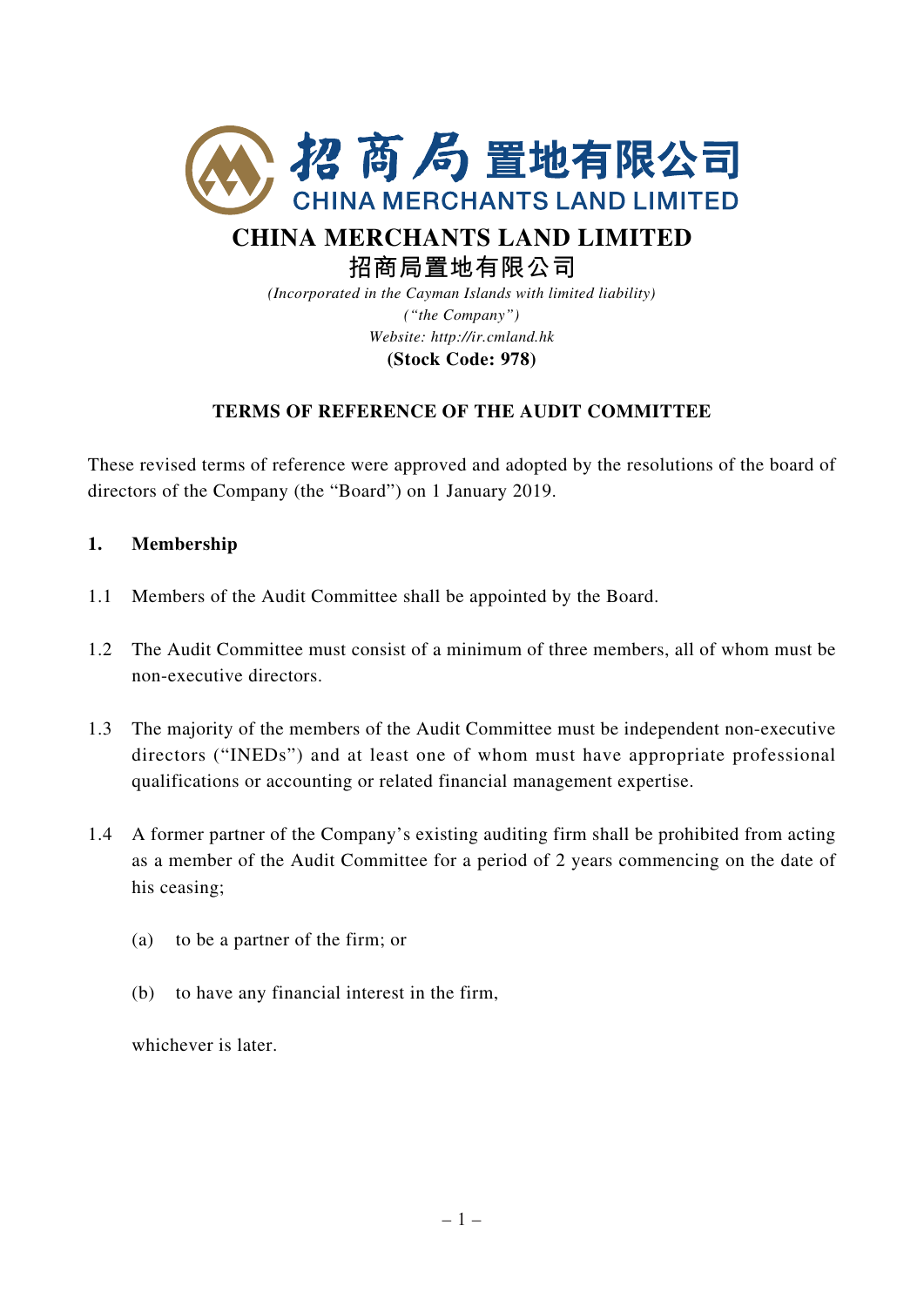# **2. Chairman**

2.1 The chairman of the Audit Committee shall be appointed by the Board and must be an INED.

## **3. Secretary**

- 3.1 The company secretary of the Company shall be the secretary of the Audit Committee.
- 3.2 In the absence of the secretary of the Audit Committee, the members present at the meeting of the Audit Committee shall elect another person as secretary.

## **4. Quorum**

- 4.1 The quorum for meetings of the Audit Committee shall be any two members.
- 4.2 A duly convened meeting of the Audit Committee at which a quorum is present at the time when the meeting proceeds to business and continues to be present until the conclusion of the meeting, shall be competent to exercise all or any of the authorities, powers and discretions vested in or exercisable by the Audit Committee.

## **5. Frequency of meetings**

- 5.1 The Audit Committee shall hold at least two regular meetings in a year to review and discuss the interim and annual financial statements of the Company. Additional meetings of the Audit Committee shall be held as and when required.
- 5.2 The Audit Committee shall meet with the external auditors when requested if they consider that one is necessary. Such meeting(s) may or may not coincide with the private meetings as mentioned in clause 6.2 below.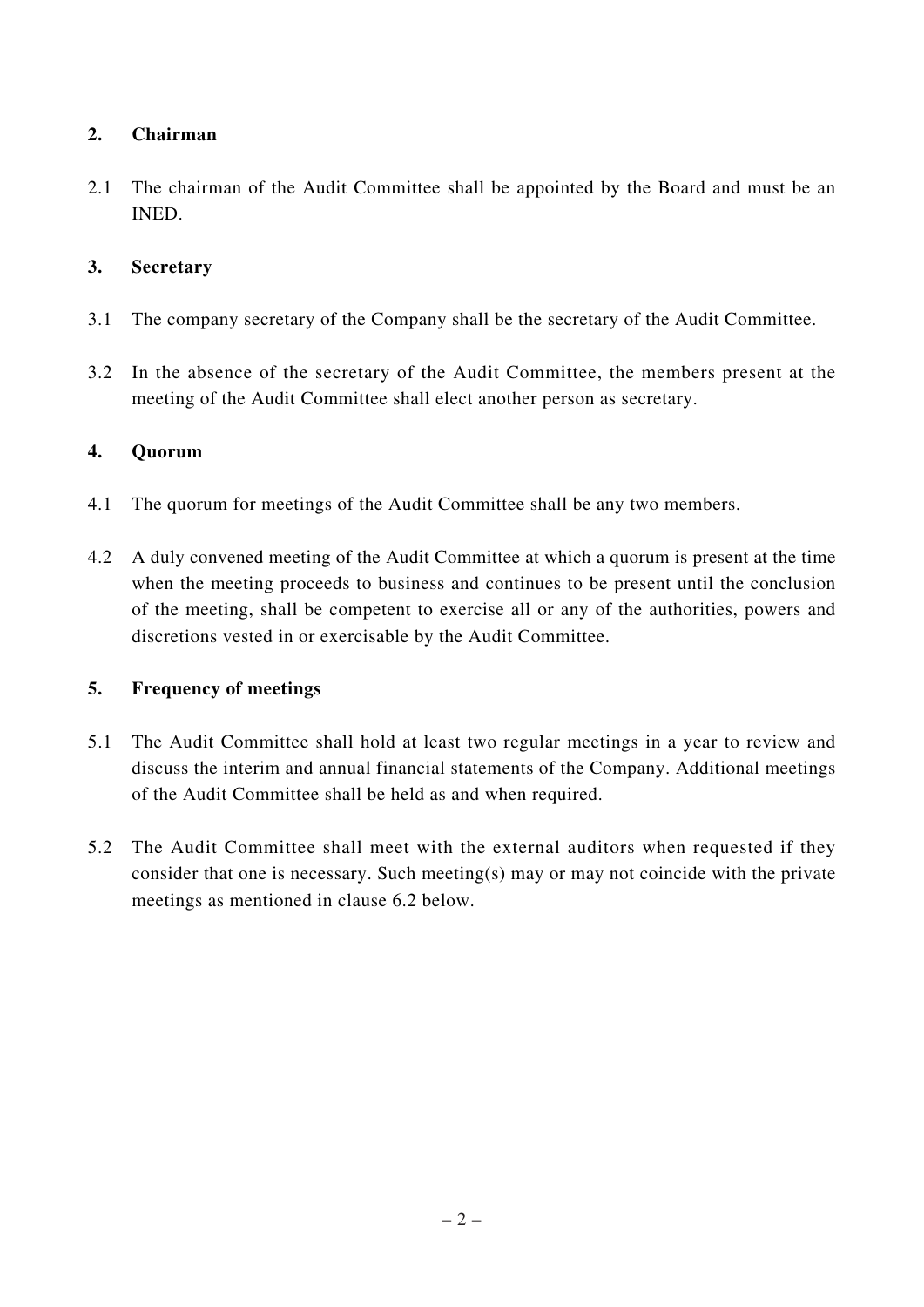## **6. Attendance at meetings**

- 6.1 Members of the Audit Committee may attend meetings of the Audit Committee either in person or through other electronic means of communication.
- 6.2 The chief financial officer (finance director) and the head of internal audit, and a representative(s) of the external auditors shall normally attend meetings along with the members of the Audit Committee. However, at least twice a year the Audit Committee shall meet with the external and internal auditors without executive Board members present.
- 6.3 The secretary of the Audit Committee (or his/her delegate) shall attend all meetings of the Audit Committee to ensure proper policy and procedures are followed and to take minutes.

## **7. Notice of meetings**

- 7.1 A meeting of the Audit Committee may be convened by any of its members, or by the secretary of the Audit Committee at the request of any of its members or at the request of the external auditors.
- 7.2 Unless otherwise agreed by all the members of the Audit Committee, notice of at least 14 days shall be given of a regular meeting of the Audit Committee, and such notice shall be sent to each member of the Audit Committee, and to any other person invited to attend. For all other meetings of the Audit Committee, reasonable notice shall be given.
- 7.3 In respect of regular Audit Committee meetings, and so far as practicable in all other cases, an agenda and accompanying supporting papers shall be sent to all members of the Audit Committee and to other attendees as appropriate at least 3 days before the date of the meeting (or such other period as agreed).
- 7.4 Any member of the Audit Committee shall be entitled, by reasonable notice to the secretary of the Audit Committee, to include other matters relevant to the functions of the Audit Committee in the agenda of an Audit Committee meeting.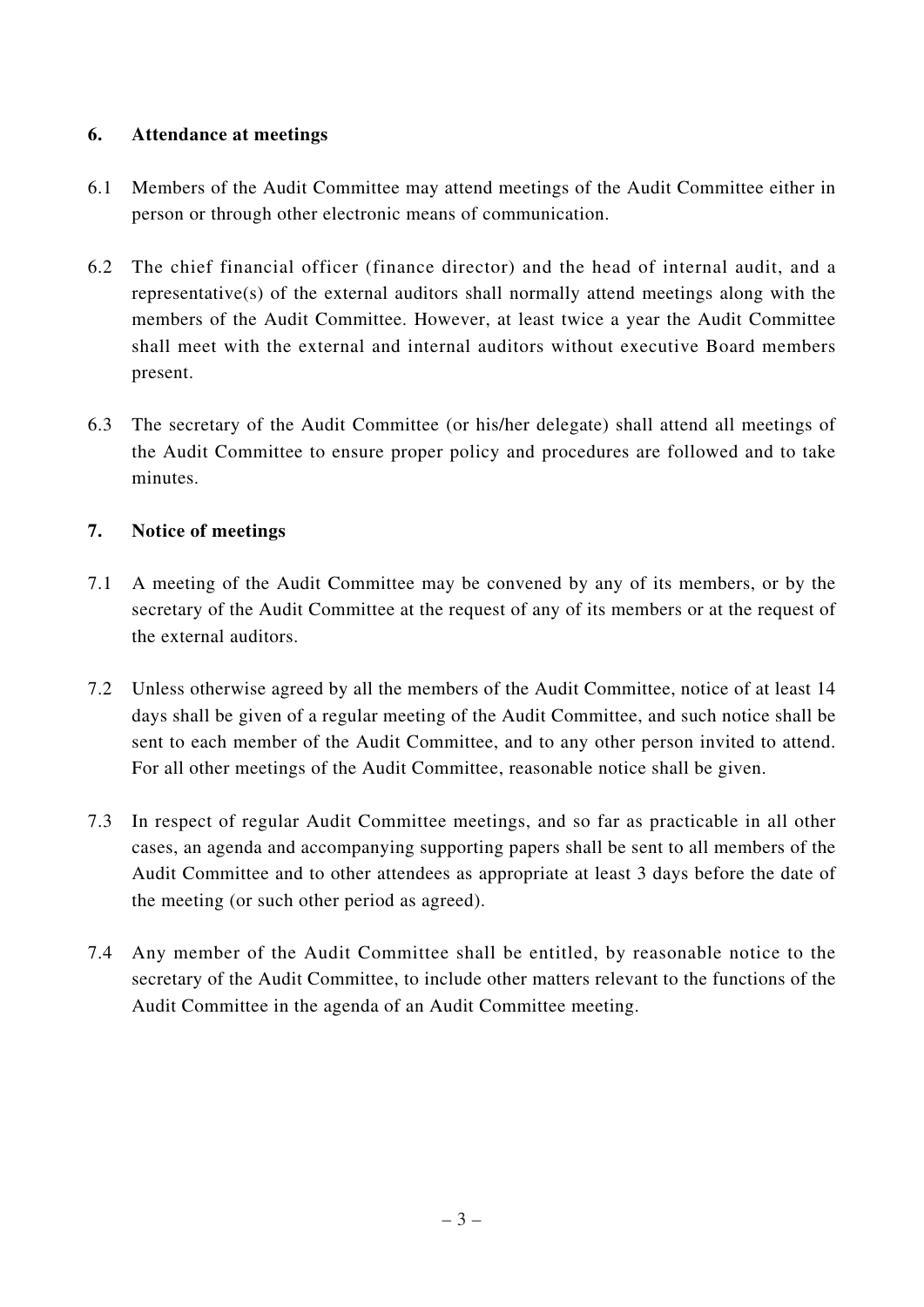# **8. Minutes of meetings**

- 8.1 The secretary of the Audit Committee (or his/her delegate) in attendance at the meetings of the Audit Committee shall minute in sufficient detail the matters considered and decisions reached at such meetings. The minutes shall also include any concerns raised by any member of the Audit Committee and/or dissenting views expressed.
- 8.2 The secretary shall ascertain, at the beginning of each meeting, the existence of any conflicts of interest and minute them accordingly. The relevant member of the Audit Committee shall not be counted towards the quorum and he must abstain from voting on any resolution of the Audit Committee in which he or any of his associates has a material interest, unless the exceptions set out in note 1 to Appendix 3 of the Listing Rules apply.
- 8.3 Draft and final versions of minutes of Audit Committee meetings shall be sent to all Audit Committee members for their comment and records respectively, in both cases within a reasonable time after the meeting. Once the minutes are signed, the secretary shall circulate the minutes and reports of the Audit Committee to all members of the Board.
- 8.4 Minutes of the Audit Committee shall be kept by the secretary of the Audit Committee and shall be available for inspection by any member of the Audit Committee or the Board at any reasonable time on reasonable notice.

## **9. Annual general meeting**

9.1 The chairman of the Audit Committee or in his absence, another member of the Audit Committee or failing this, his duly appointed delegate, shall attend the Annual General Meeting of the Company and be prepared to answer questions at the Annual General Meeting on the Audit Committee's activities and their responsibilities.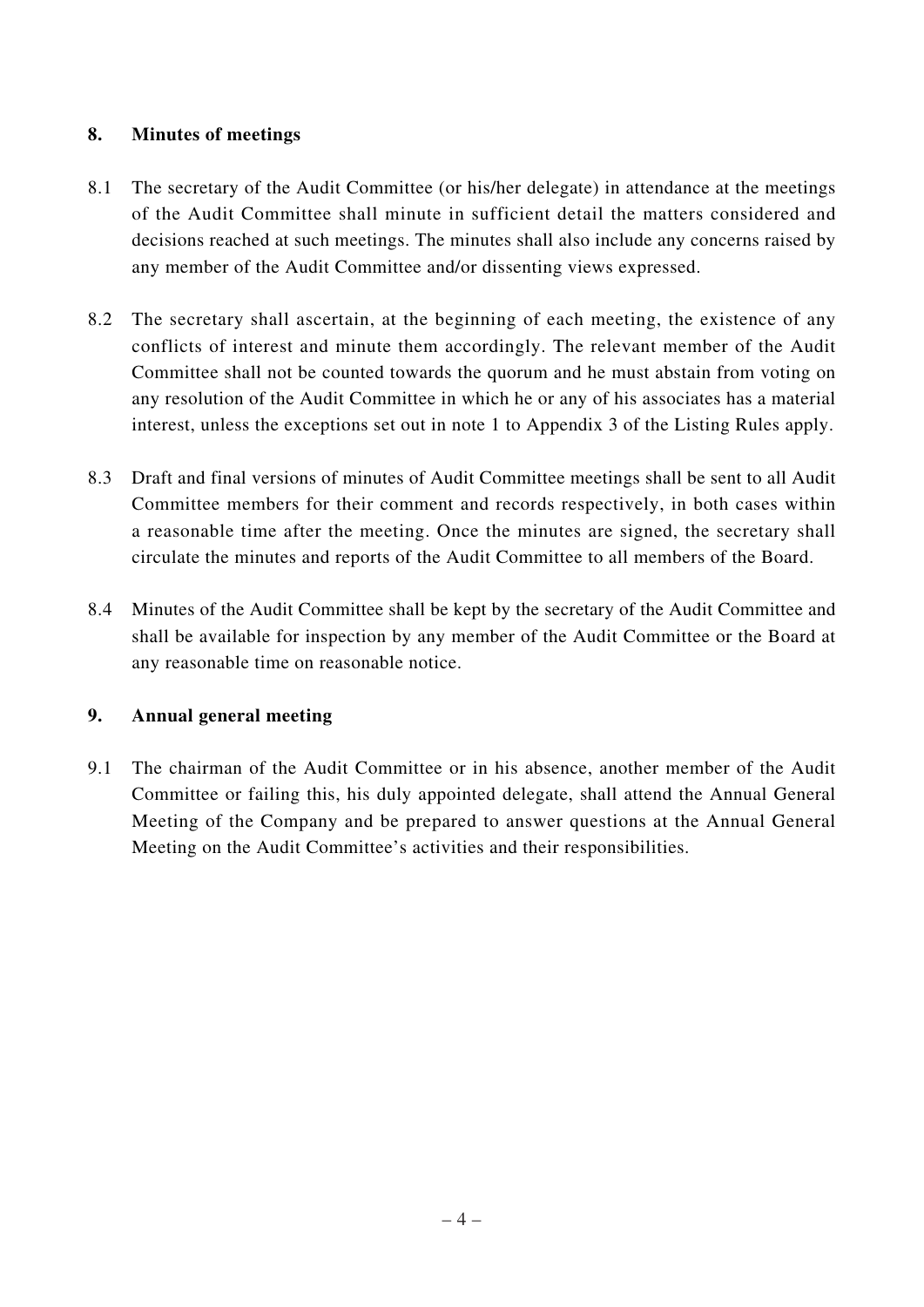### **10. Other regulations governing the meetings and proceedings of the Audit Committee**

10.1 Unless otherwise specified above, the provisions contained in the Company's Articles of Association for regulating meetings and proceedings of directors shall apply to the meetings and proceedings of the Audit Committee.

#### **11. Duties**

The duties of the Audit Committee are as follows:–

#### 11.1 Relationships with the Company's auditors

- (a) to be primarily responsible for making recommendation to the Board on the appointment, reappointment and removal of the external auditor, and to approve the remuneration and terms of engagement of the external auditor, and to consider any questions of resignation or dismissal of that auditor;
- (b) to review and monitor the external auditor's independence and objectivity and the effectiveness of the audit process in accordance with applicable accounting standard;
- (c) to discuss with the external auditor before the audit commences, the nature and scope of the audit and reporting obligations;
- (d) to ensure co-ordination where more than one audit firm is involved;
- (e) to develop and implement policy on the engagement of an external auditor to supply non-audit services. For this purpose, external auditor shall include any entity that is under common control, ownership or management with the audit firm or any entity that a reasonable and informed third party having knowledge of all relevant information would reasonably conclude as part of the audit firm nationally or internationally. The Audit Committee shall report to the Board, identifying any matters in respect of which it considers that action or improvement is needed and making recommendations as to the steps to be taken;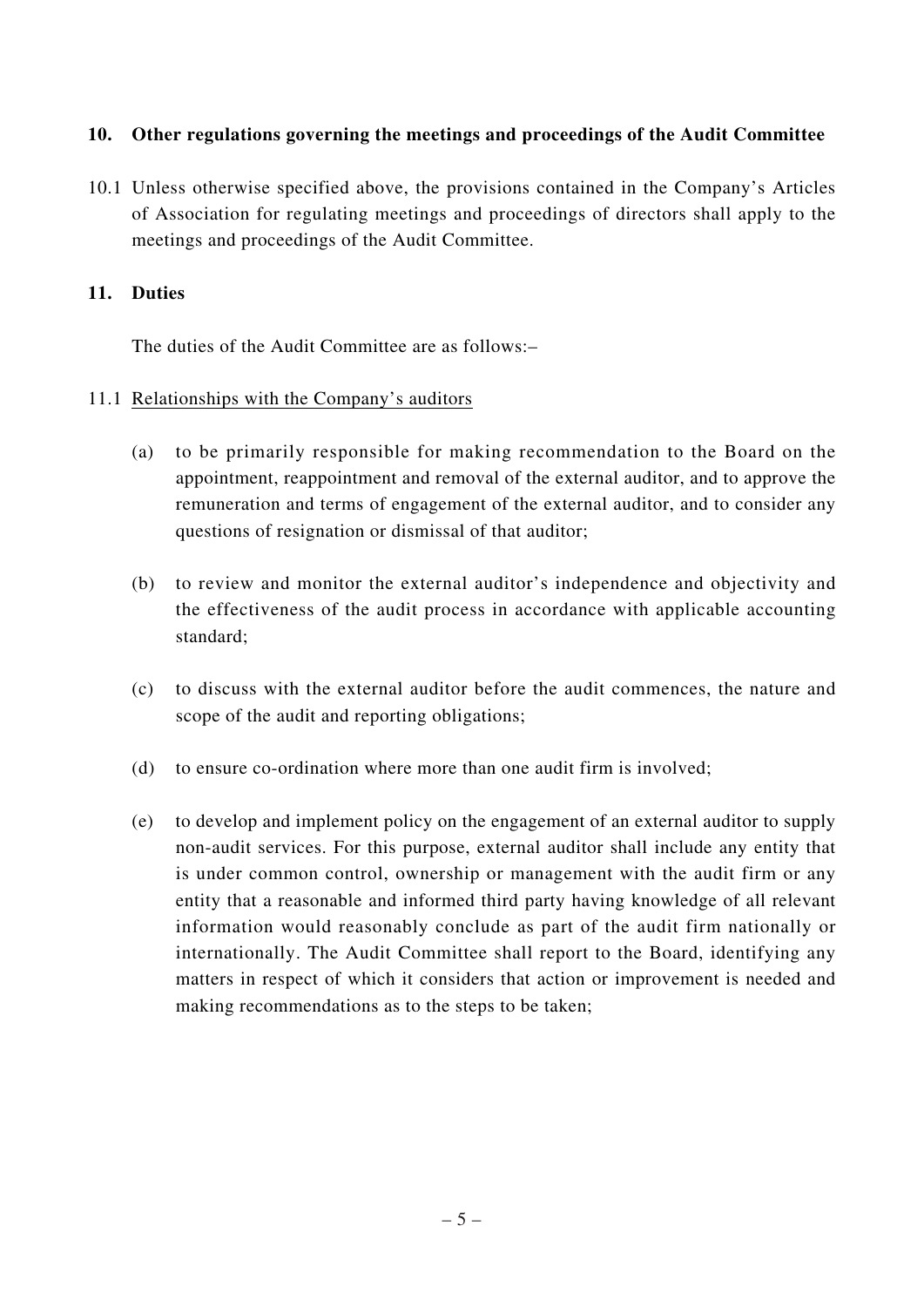#### 11.2 Review of financial information of the Company

- (a) to monitor integrity of financial statements of the Company and the Company's annual report and accounts, half-year report and, if prepared for publication, quarterly reports, and to review significant financial reporting judgments contained in them. In this regard, in reviewing the Company's annual report and accounts, half-year report and, if prepared for publication, quarterly reports before submission to the Board, the Audit Committee shall focus particularly on:–
	- (i) any major risks exposed;
	- (ii) any changes in accounting policies and practices;
	- (iii) any major judgmental areas;
	- (iv) any significant adjustments resulting from audit;
	- (v) any significant or unusual items;
	- (vi) any major non-recurrent matters;
	- (vii) any undisclosed estimations and transactions;
	- (viii) any connected transactions;
	- (ix) any management letter from external auditors;
	- (x) the going concern assumptions and any qualifications;
	- (xi) compliance with accounting standards; and
	- (xii) compliance with the Listing Rules and other legal requirements in relation to financial reporting.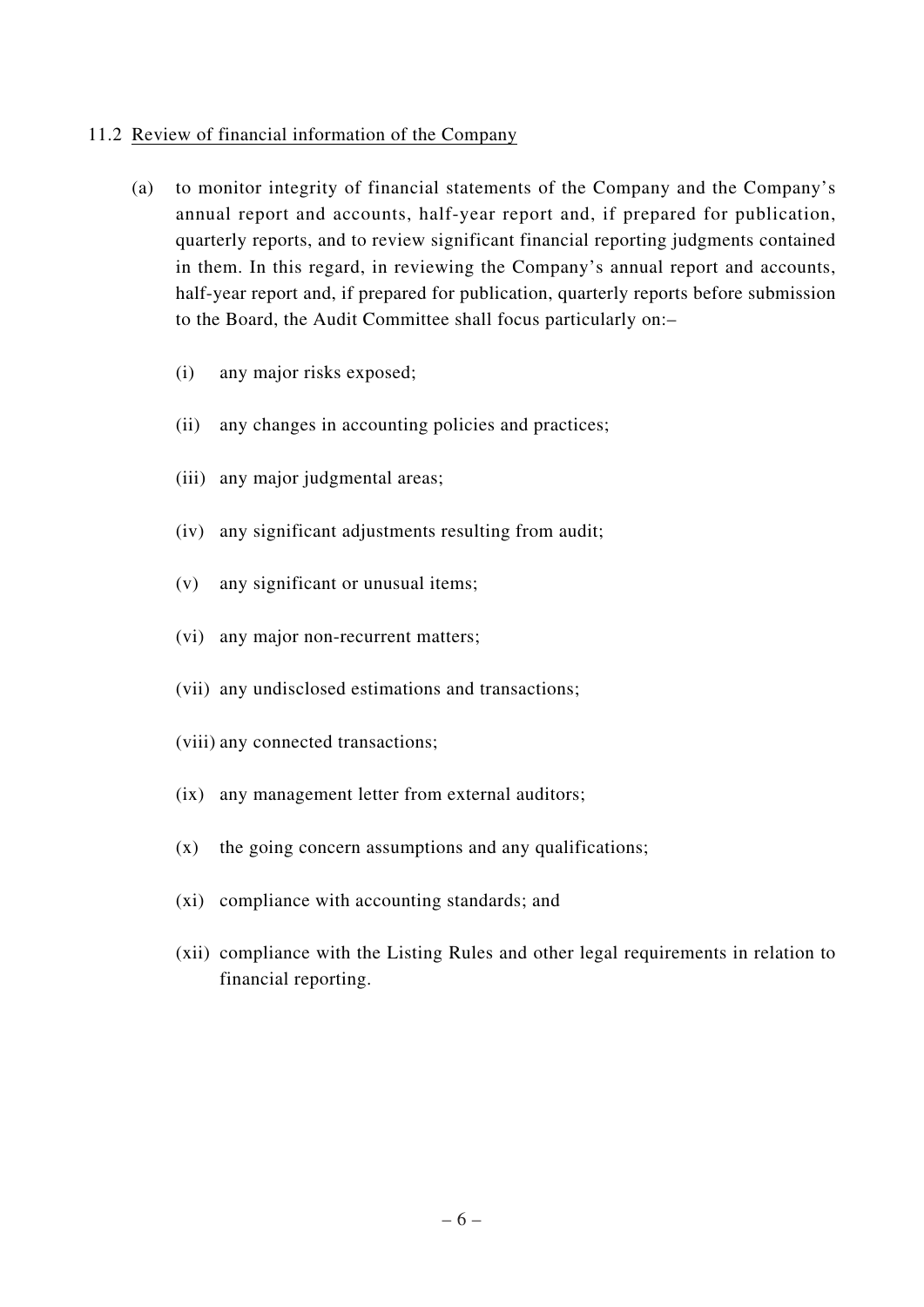- (b) in regard to  $11.2(a)$  above:-
	- (i) members of the Audit Committee must liaise with the Company's Board and senior management; and
	- (ii) the Audit Committee shall consider any significant or unusual items that are, or may need to be, reflected in such reports and accounts and must give due consideration to any matters that have been raised by the Company's staff responsible for the accounting and financial reporting function, compliance officer or auditors;
- 11.3 Oversight of the Company's financial reporting system, risk management and internal control systems
	- (a) to review the Company's financial controls, and unless expressly addressed by a separate board risk committee, or by the Board itself, to review the Company's risk management and internal control systems;
	- (b) to discuss with the management the systems of risk management and internal control and ensure that management has discharged its duty to have effective systems including the adequacy of resources, qualifications and experience of staff of the Company's accounting and financial reporting function, and their training programmes and budget;
	- (c) to consider any findings of major investigations of risk management and internal control matters as delegated by the Board or on its own initiative and management's response;
	- (d) where an internal audit function exists, to ensure co-ordination between the internal and external auditors, and to ensure that the internal audit function is adequately resourced and has appropriate standing within the Company, and to review and monitor the effectiveness of the internal audit function;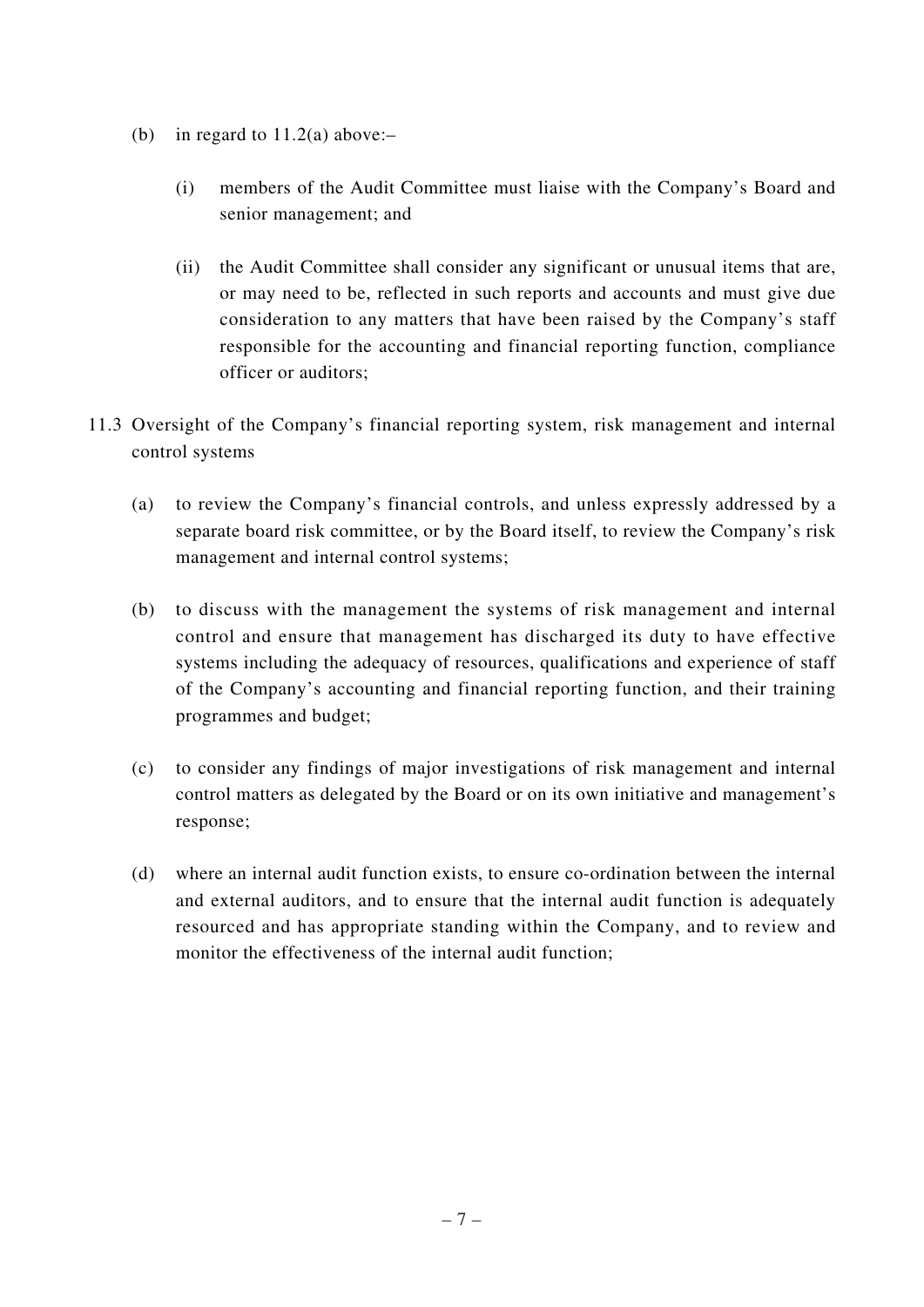- (e) to review the group's financial and accounting policies and practices;
- (f) to review the external auditor's management letter, any material queries raised by the auditor to management in respect of the accounting records, financial accounts or systems of control and management's response;
- (g) to ensure that the Board will provide a timely response to the issues raised in the external auditor's management letter;
- (h) to report to the Board on the matters set out herein and, in particular, the matters required to be performed by the Audit Committee under the Code;
- (i) to act as the key representative body for overseeing the Company's relation with the external auditor;
- (j) to discuss problems and reservations arising from the interim and final audits and any matters the auditor may wish to discuss (in the absence of the management where necessary); and
- (k) to consider other topics as defined by the Board;

## 11.4 Whistle-blowing handling

To review arrangements which employees of the Company can, in confidence, raise concerns about possible improprieties in financial reporting, internal control or other matters, and to ensure that proper arrangements are in place for the fair and independent investigation of these matters and for appropriate follow-up action;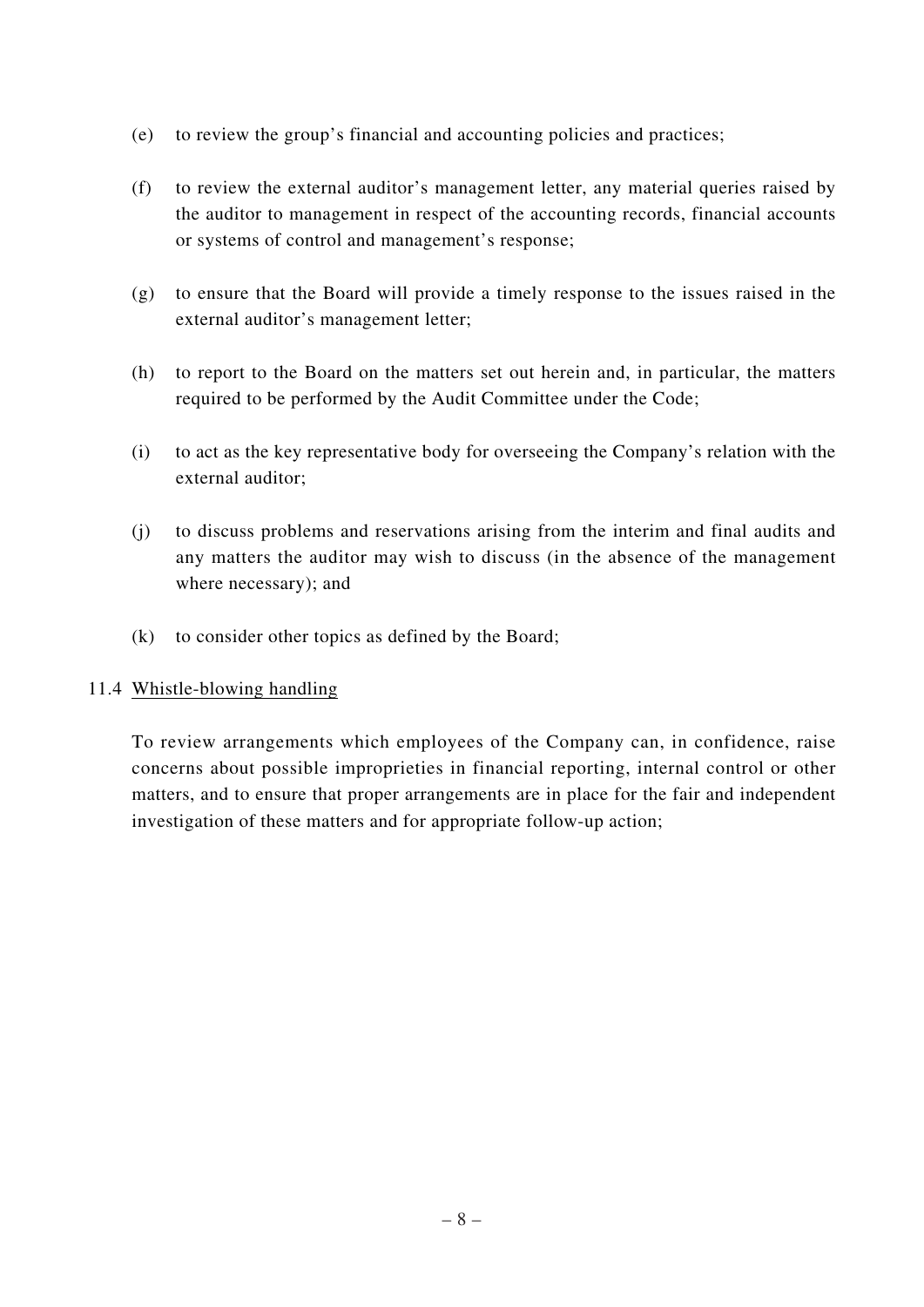### 11.5 Independence of external auditors

- (a) to consider all relationships between the Company and the audit firm (including the provision of non-audit services);
- (b) to seek from the audit firm, on an annual basis, information about policies and processes for maintaining independence and monitoring compliance with relevant requirements, including current requirements regarding rotation of audit partners and staff;
- (c) to meet with the auditor, at least annually, in the absence of management, to discuss matters relating to its audit fees, any issues arising from the audit and any other matters the auditor may wish to raise;
- (d) to agree with the Board the Company's policies relating to the hiring of employees or former employees of the external auditor and monitor the application of such policies. The Audit Committee shall then be in a position to consider whether in the light of this there has been any impairment or appearance of impairment, of the auditor's judgment or independence in respect of the audit;
- (e) to ensure that the provision by an external auditor of non-audit services does not impair the external auditor's independence or objectivity. When assessing the external auditor's independence or objectivity in relation to the provision of non-audit services, the Audit Committee may wish to consider:–
	- (i) whether the skills and experience of the audit firm make it a suitable supplier of the non-audit services;
	- (ii) whether there are safeguards in place to ensure that there is no threat to objectivity and independence in the conduct of the audit resulting from the provision of such services by the external auditor;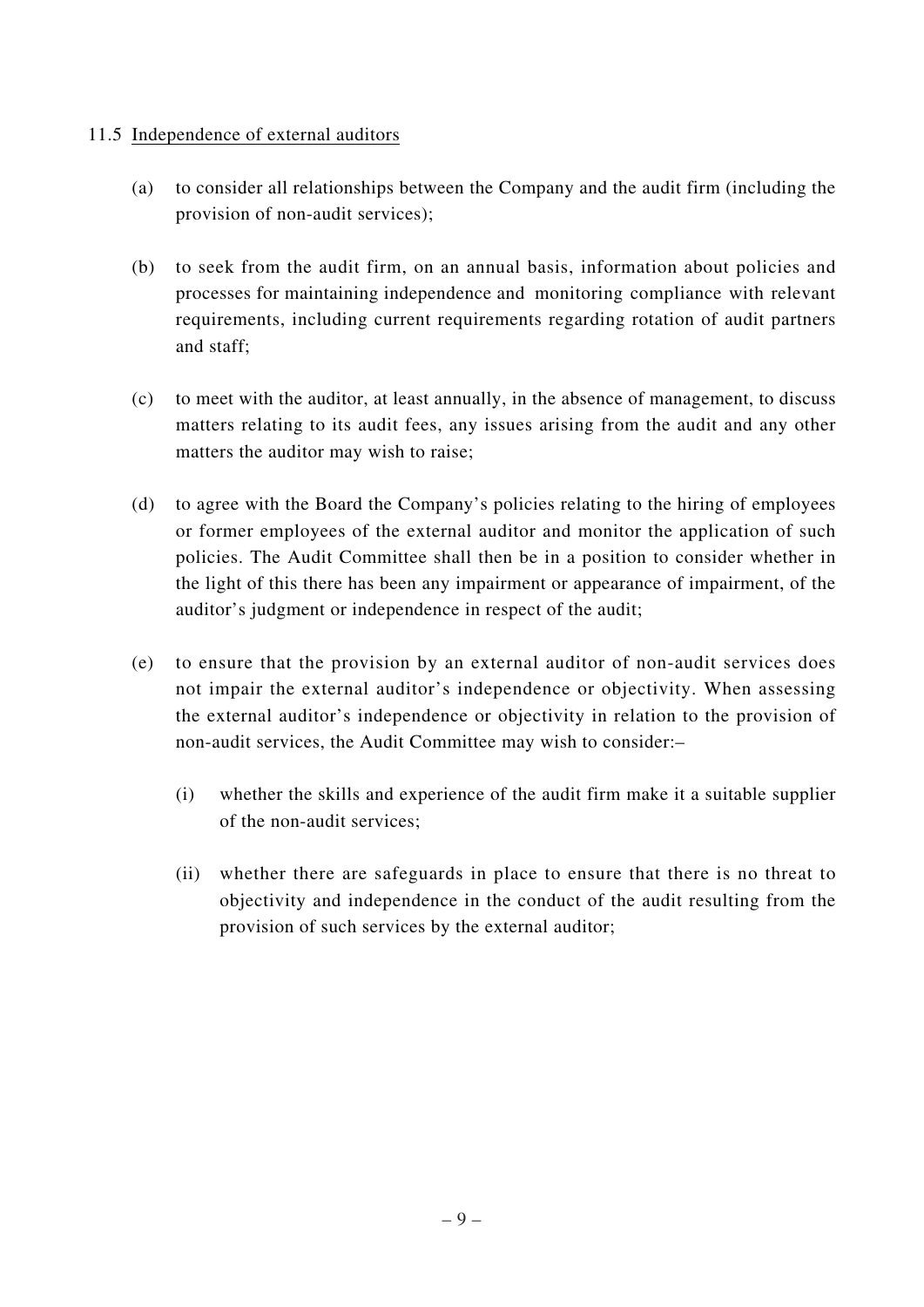- (iii) the nature of the non-audit services, the related fee levels and the fee levels individually and in aggregate relative to the audit firm; and
- (iv) the criteria which govern the compensation of the individuals performing the audit.

# **12. Reporting responsibilities**

- 12.1 Where the Board disagrees with the Audit Committee's views on the selection, appointment, resignation or dismissal of the external auditors, the Audit Committee shall prepare a statement, for inclusion in the Company's Corporate Governance Report, explaining its recommendations. The Board shall include in the same report the reason(s) why the Board has taken a different view.
- 12.2 The Audit Committee shall compile a report to shareholders on its role and work performed by it during the year in discharging its responsibilities in its review of the quarterly (if relevant), half-yearly and annual results and system of internal control, and its other duties set out in the Code, for inclusion in the Company's Corporate Governance Report.
- 12.3 The Audit Committee shall report back to the Board on their decisions or recommendations, unless there are legal or regulatory restrictions on their ability to do so.

## **13. Others**

- 13.1 The Audit Committee shall be provided with sufficient resources to discharge its duties.
- 13.2 All members of the Audit Committee shall have access to the advice and services of the secretary of the Audit Committee with a view to ensuring that procedures of the Audit Committee and all applicable rules and regulations are followed.